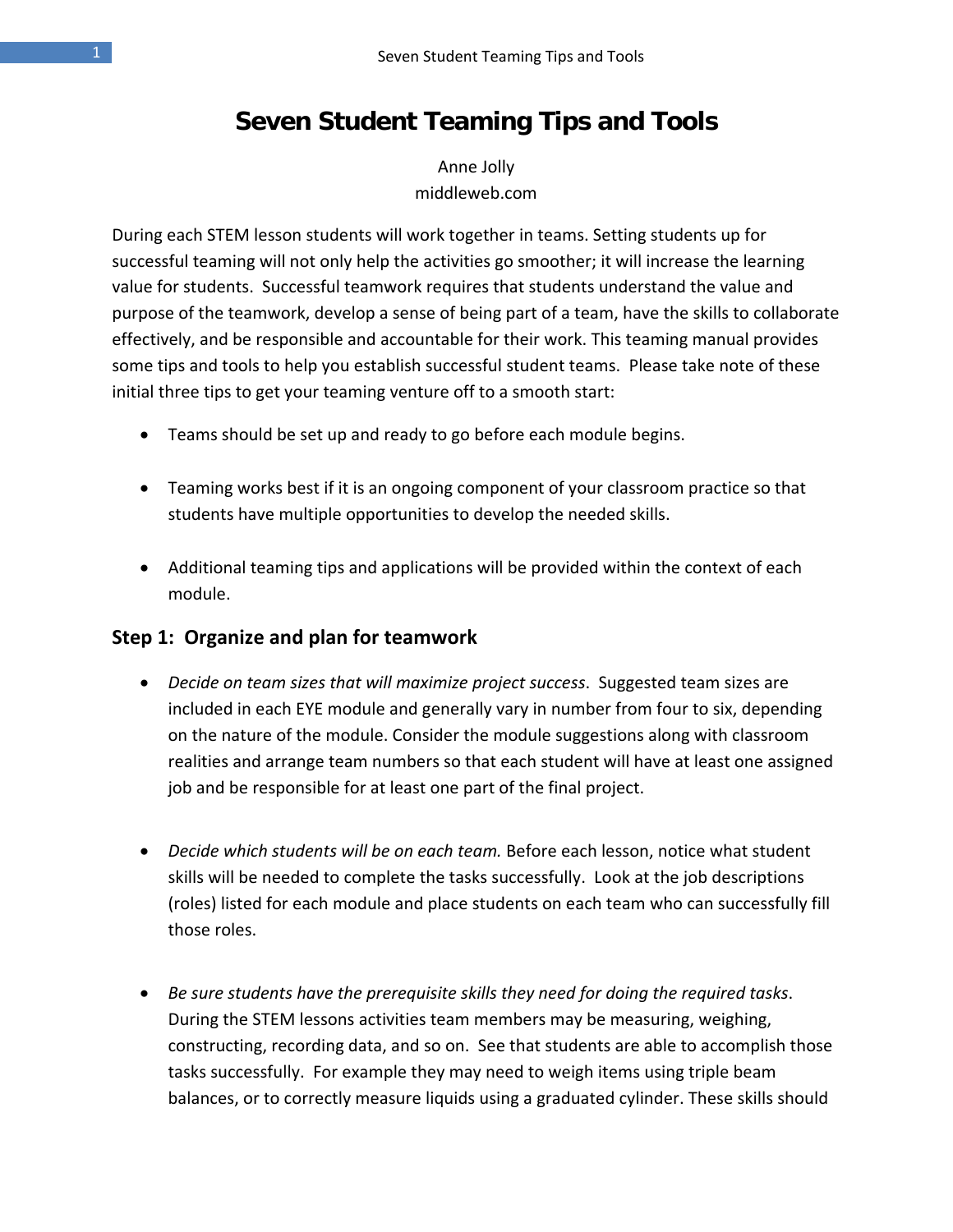be taught prior to implementing the lesson.

• *Be sure the needed materials are available, organized, and set up for easy access*. Having the room and materials prepared in advance will keep teams moving more smoothly throughout the module or activity implementation. Explain to team members what procedures they will use to gather, return, and/or dispose of materials as they work.

## **Step 2: Introduce a teamwork rationale (***Why* **are we working in teams?)**

• *Help students consider the value in working together*. The more information you can share with students about the value of teamwork, the better. To help them with this concept, ask them to think of some examples of people working in teams. (Athletes, lawyers, medical staff, NASA, and engineers, for example.) Ask students think about what might happen if football players practiced individually but never practiced as a team before a game. How would the game turn out?

## **Step 3: Establish a purpose for the teams' work (***What* **is our purpose?)**

- *Clarify the function of the student "engineering" teams*. Professional engineers work together to develop solutions because they each bring a different set of skills and expertise to a project. Student engineers also need each other's expertise to make decisions and complete the projects in the EYE modules. Keep in mind that student teams will need a clearly defined identity and function. You might prepare name cards or badges to identify students as "Student Engineers."
- *Define the goal and outcomes for the teamwork*. Students work together more successfully and learn more when they have a clear goal and outcomes for their teamwork. Each STEM lesson should define the engineering goal for student teams.
- *Verify that students understand the lesson's purpose ask them to explain to you what their team is expected to accomplish.* Allow time for them to ask questions and clarify expected outcomes they don't understand.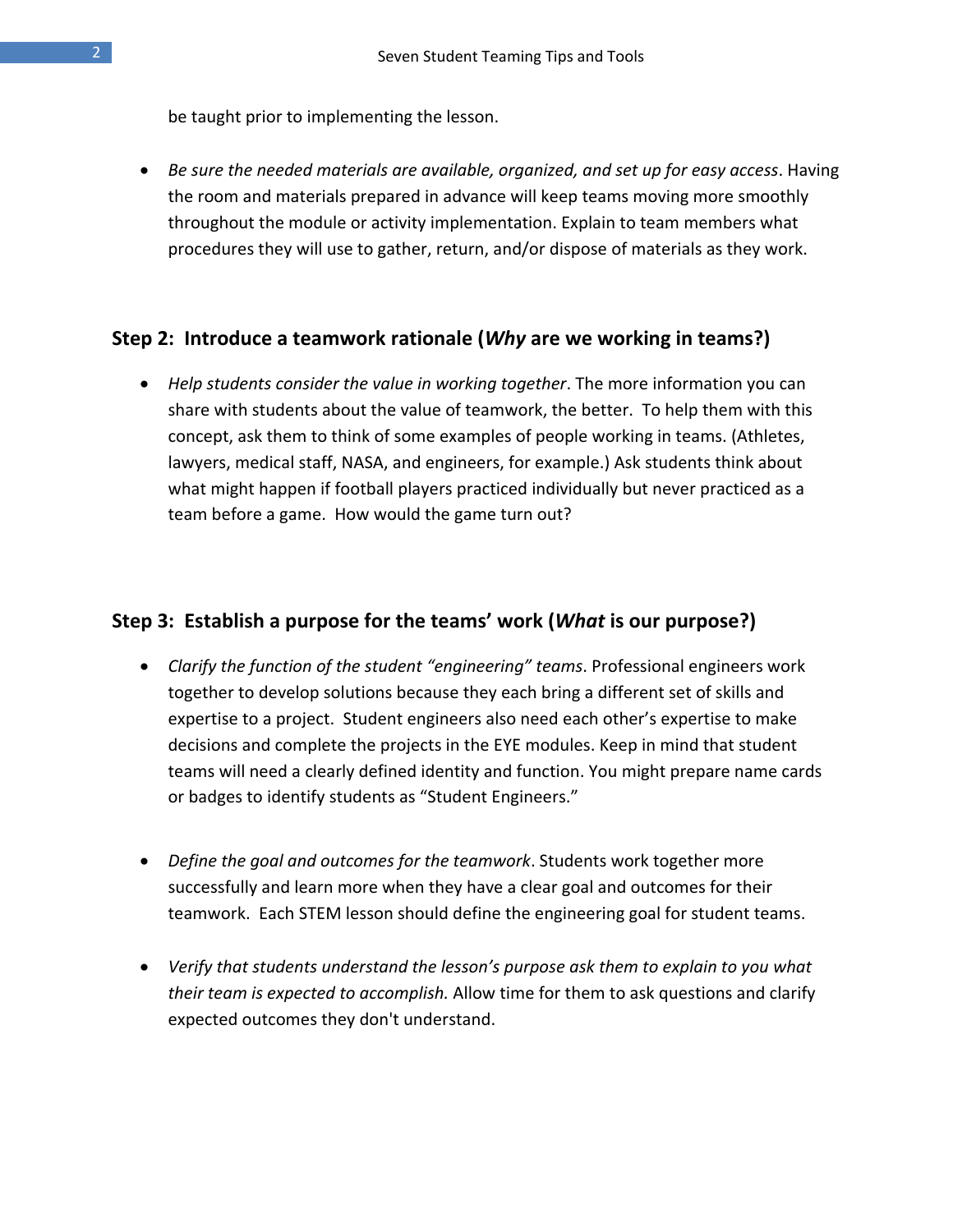## **Step 4: Establish teamwork procedures (***How* **will we do the work?)**

• *Provide clear directions for the team's work*. Make it clear to students what they should work on as a team, what they should do individually or in pairs, how long you expect their team tasks to take, and what specific procedures they should use to accomplish that. Often, a handout with a checklist of procedures will keep teams on track. For example, if they are using a specific method for testing a prototype they designed, a checklist of steps to follow can make the testing procedure go more smoothly.

#### **Step 5: Develop teamwork skills**

- *Guide teams in setting norms*. Teams work better when students on a team have a common understanding of what they value in one another as team members. Ask each team to tell the team members what behaviors they value in other team members. Ask one team member to make a list of behaviors team members agree to abide by during their STEM project. To generate more buy-in and compliance, each team should set their own norms.
- *Giving students experience with interaction skills through multiple teaming experiences will build more successful teamwork during STEM lesson activities*. Some ideal interaction skills for effective teamwork include those listed in the "Super Smart Team Skills" handout at the end of this document. You might use this as a checklist to keep track of what your students seem to do well and areas where they need guidance. This is designed for students to use to analyze their own social skills as a team.
- Use self-assessments to help students improve teamwork skills. Self-assessments can help students understand how team members might ideally work together. The "Team Member Self Evaluation" and "Teamwork Skills Assessment" handouts at the end of this document serve as a tool for you, and for team self-assessments of their work. The "Super Smart Team Skills" can also serve as a team self-evaluation. Students can do these assessments as individuals or as a whole team. Remember that the purpose of these assessments is to help students to identify areas where their personal skills should improve and their team should run more smoothly, and to decide on ways to address these. To ensure honesty and transparency, avoid using the self-assessments for grading.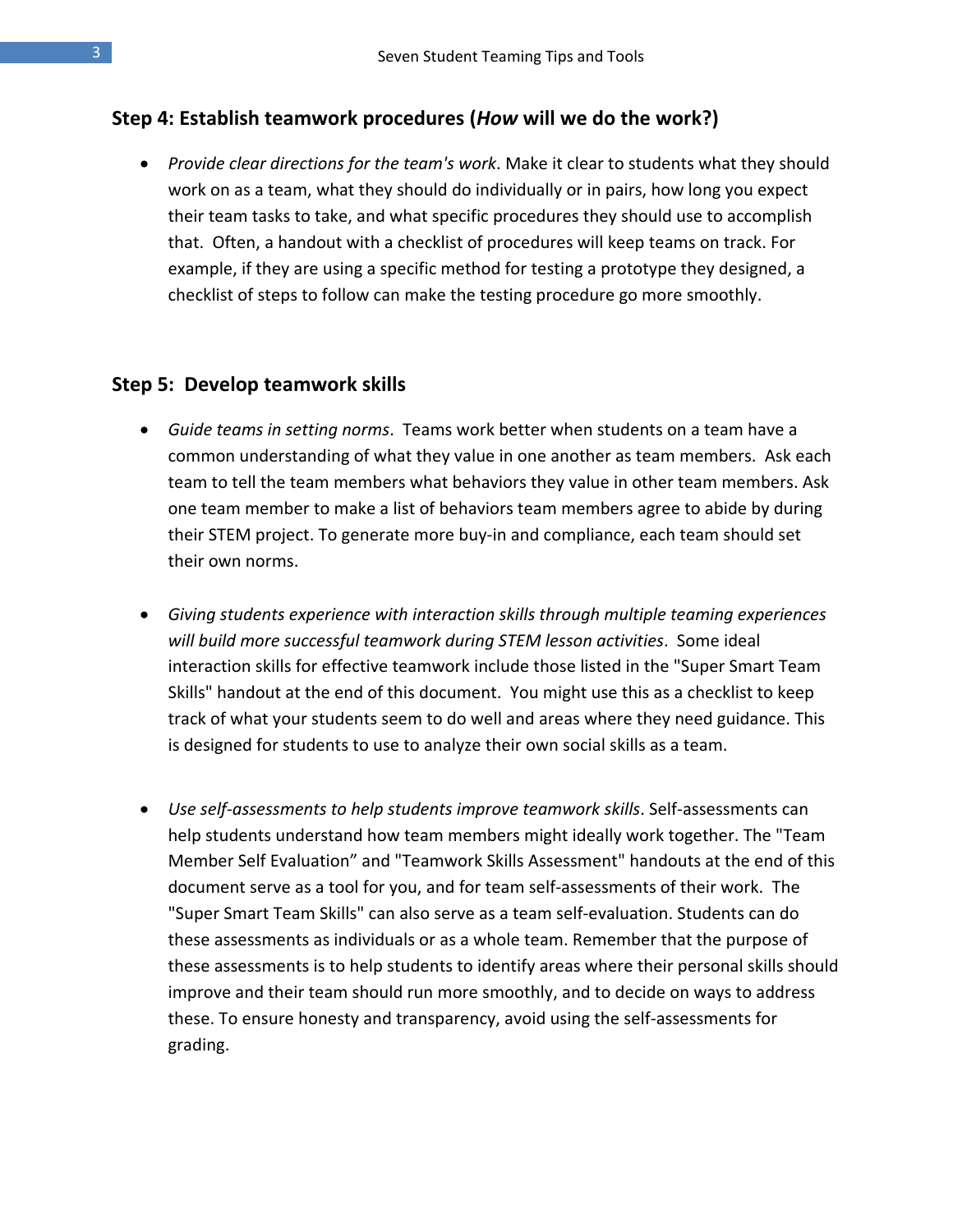#### **Step 6: Monitor teamwork**

• *Regularly monitor teams and provide productive feedback.* Walk around the room to check on each team's progress. Limit the time you spend with each team so that you can observe and assist all teams. If a team needs you to spend more time with them, try to get them to a point where they can work alone for a few minutes while you check in with other teams. Then return to that team and help them with the next step. If you find that several teams are struggling with the same problem, pull the teams together for a few minutes to clarify the issue before returning to their teamwork. Use the "Super Smart Team Skills" handout to help you identify behaviors you are seeing in teams as well as behaviors you would like to see.

#### **Step 7: Check teamwork progress**

- *Regularly collect student feedback on how effectively groups are working*. When walking around you might make a note of such things as
	- o What kinds of team member interactions went well today?
	- o What skills have team members mastered well?
	- o How engaged are team members in doing the work?
- *Leave enough time at the end of class to debrief.* Give team members the opportunity to reflect on the quality of their contributions to the team, address their team strengths, and identify opportunities for improvement. As much as possible, give students individual feedback on the quality of their contributions to the group.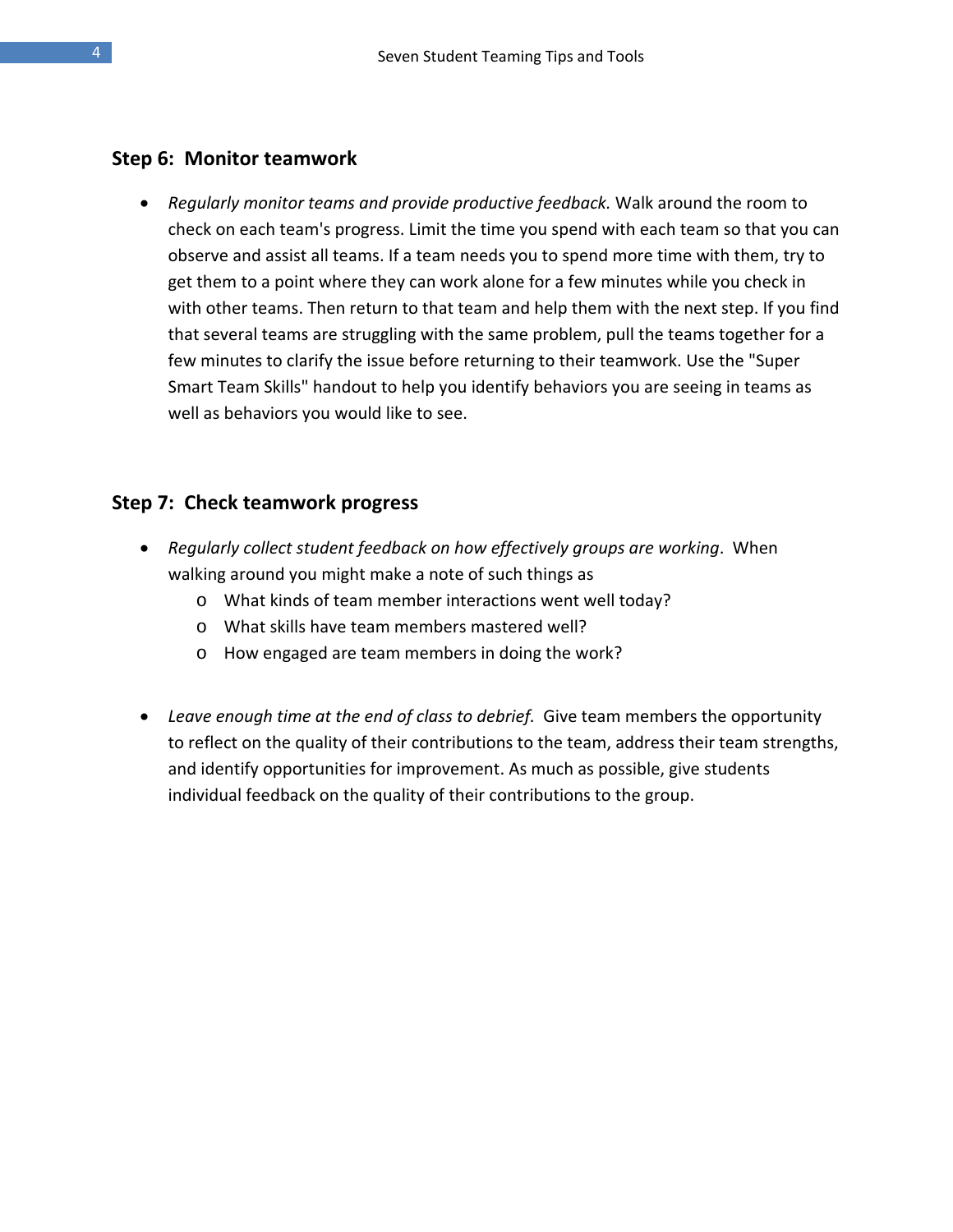## **Super Smart Team Skills**

*Directions to students: Below you will see some ways that super smart team members work together. Use this as a checklist to keep track of what you, as a team, seem to do well and areas where your team may need more guidance.* 

Directions: Discuss these skills as a team. How well does your team do these? Beside each skill, place a checkmark in the appropriate box.

|                | <b>Super Smart Team Skills</b>                                  | We do    | We need<br>d٥ |
|----------------|-----------------------------------------------------------------|----------|---------------|
|                |                                                                 | well now | this better   |
| $\mathbf{1}$ . | We follow the directions.                                       |          |               |
| 2.             | We ask for clarification when needed.                           |          |               |
| 3.             | We stay on task.                                                |          |               |
| 4.             | We remain with our team at all times.                           |          |               |
| 5.             | We all participate in discussions and activities.               |          |               |
| 6.             | We listen carefully to what others say.                         |          |               |
| 7.             | We share responsibilities equally, and each of us does our job. |          |               |
| 8.             | We keep our voices down and speak quietly.                      |          |               |
|                | 9. We call each other by name.                                  |          |               |
|                | 10. We accept differences in one another.                       |          |               |
|                | 11. We maintain positive attitudes.                             |          |               |
|                | 12. We each show respect for other team members.                |          |               |
|                | 13. We cooperate with one another.                              |          |               |
|                | 14. We praise and support one another                           |          |               |
|                | 15. We are good sports.                                         |          |               |
|                | 16. We ignore distractions.                                     |          |               |
|                | 17. We all interact with everyone on the team.                  |          |               |
|                | 18. We use self control while working on the project.           |          |               |

Adapted from *Cooperative Learning in Math* by Judy Duke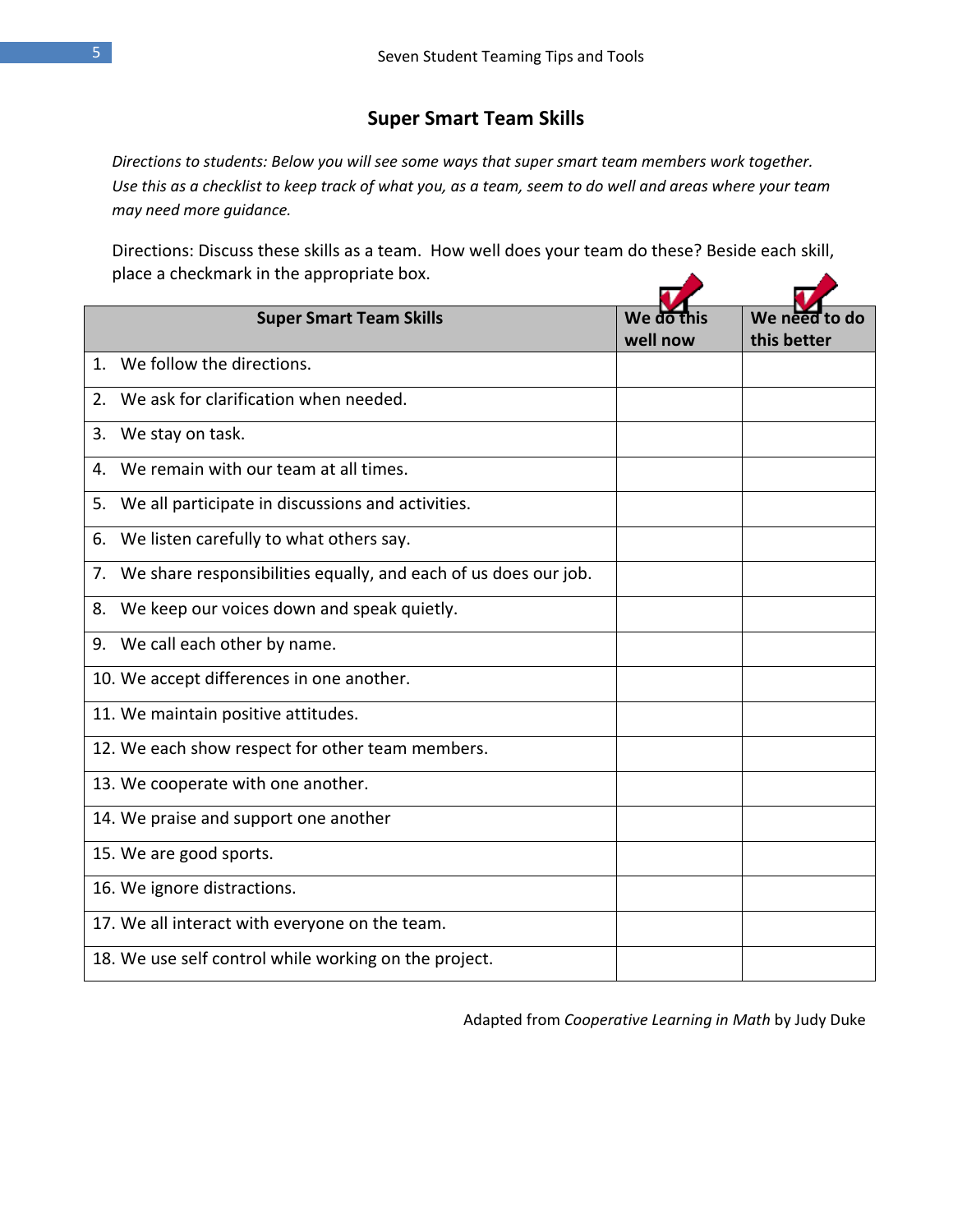

*To team members: Discuss these answers together and write down what team members decide as a group. Use another page or the back of this page if needed.* 

**1. How would you describe your group's teamwork?**

**2. What do you like best about your team?**

- **3. What do you like least about your team?**
- **4. How do you think your team can improve?**